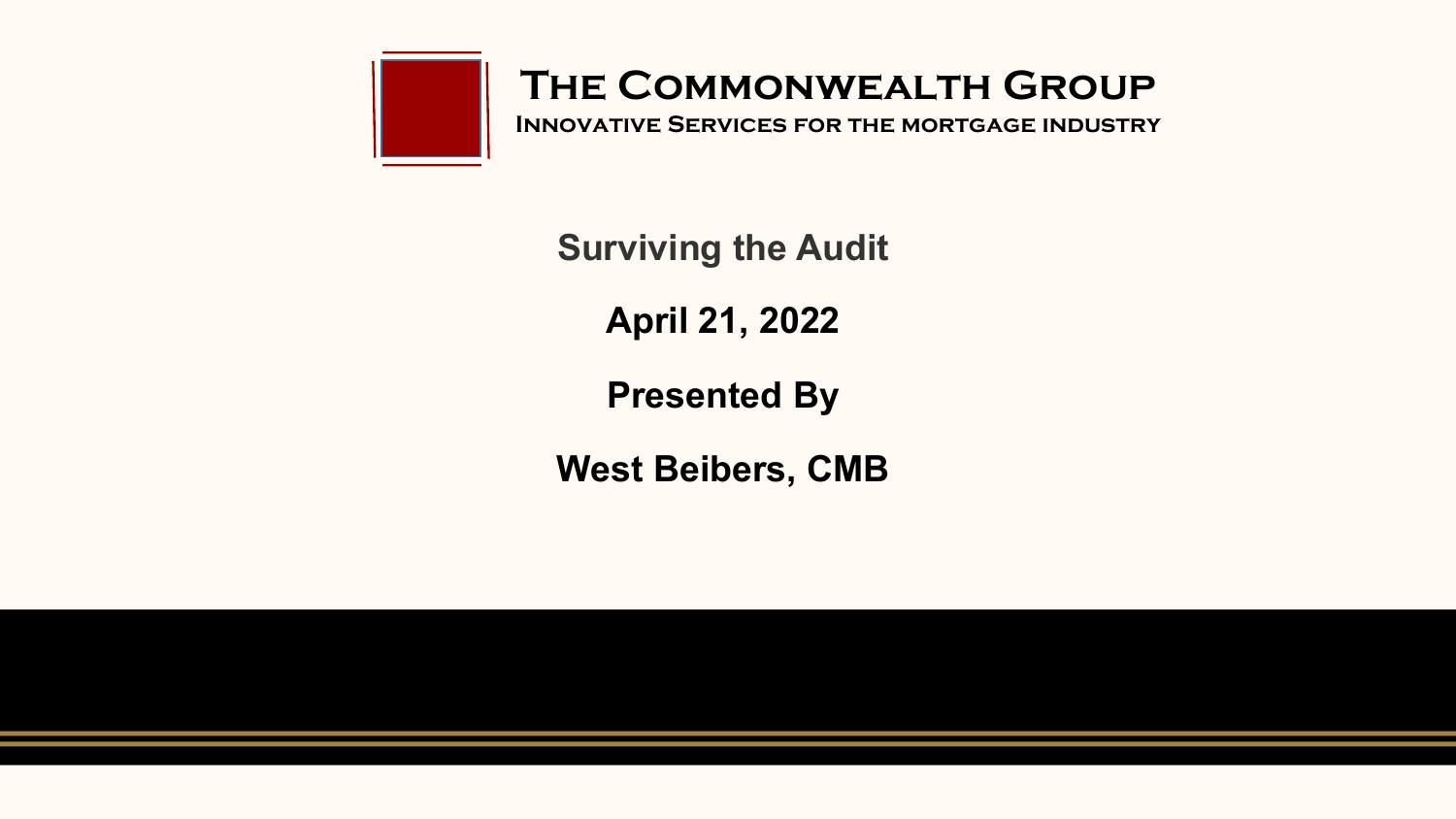**Innovative Services for the mortgage industry**

### **Compliance Management Systems – What It Is**

"Dodd-Frank enacted in 2010, was written to prevent banks that were too big to fail. That resulted in a Bill that was too big too read. Many institutions argued they're too small to comply, but the Rules are too important to ignore and CFPB and other Regulators expect all institutions to comply regardless of size, if they're going to be in this business."

*An effective CMS is the action taken by institutions with a strong culture of compliance*.

- Establishes a Company's Compliance Responsibilities;
- Communicates Those Responsibilities to Employees;
- Ensures that Responsibilities for Meeting Legal Requirements and Internal Policies are Incorporated into Business Processes;
- Reviews Operations to Ensure Responsibilities are Carried Out and Legal Requirements are met;
- Takes Corrective Action and Updates Tools, Systems, and Materials as Necessary.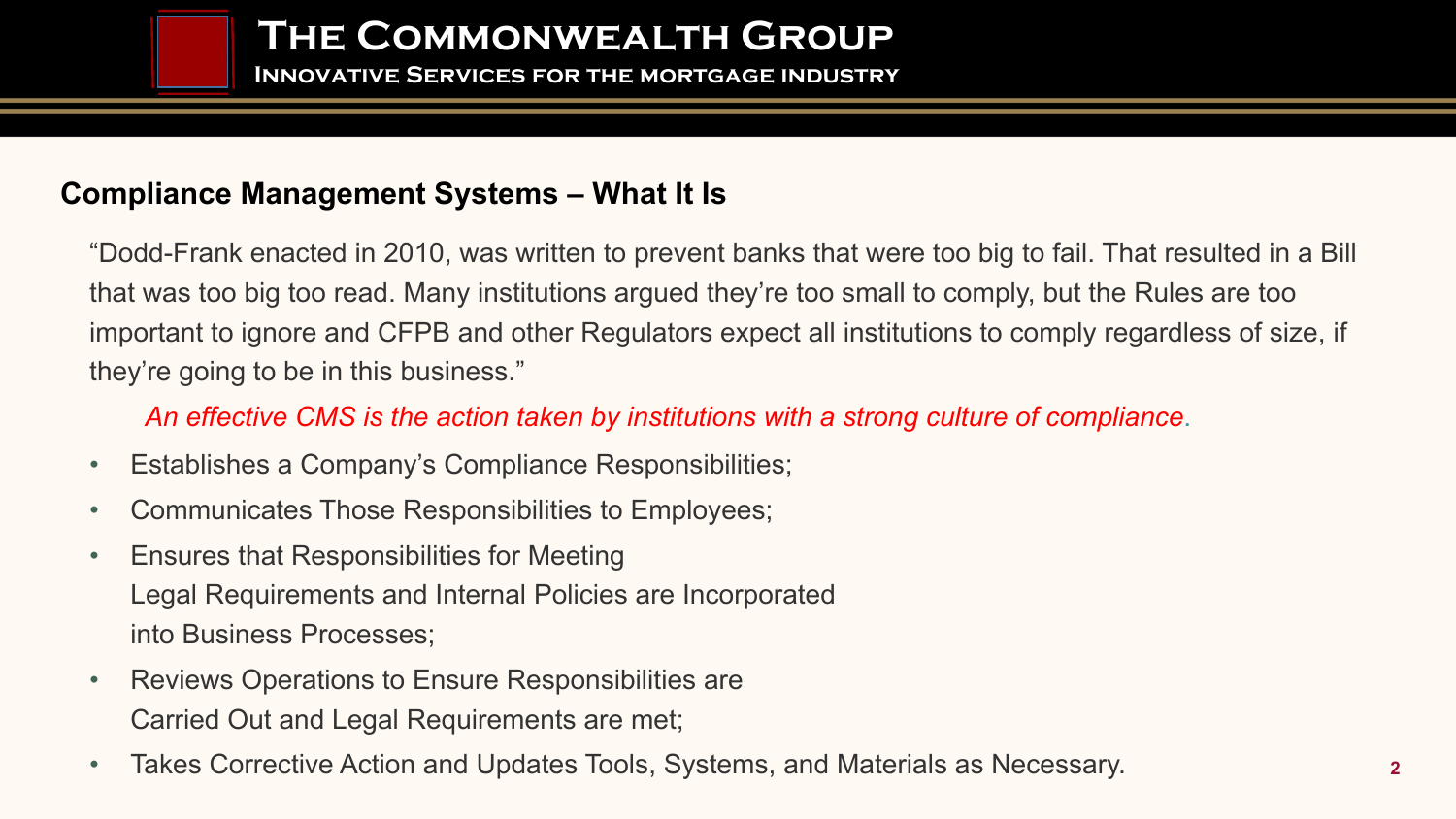**Innovative Services for the mortgage industry**

### **Surviving the Audit**

*If you have not been audited by your Regulator, Don't Worry, they will get to you!*

Important Points

- 1. Everyone will get audited by their regulator. Just because you haven't doesn't mean it won't happen!
- 2. Biggest Audit Myth "We're too small for them to fool with"
- 3. There are different types of audit:
	- a) Fair Lending (Pricing, Loan Decision)
	- b) Compliance (HMDA, Reg B, RESPA, Reg Z etc.)
	- c) State Audit Loan Level
- 4. An ounce of prevention…

*An effective CMS is the action taken by institutions with a strong culture of compliance*.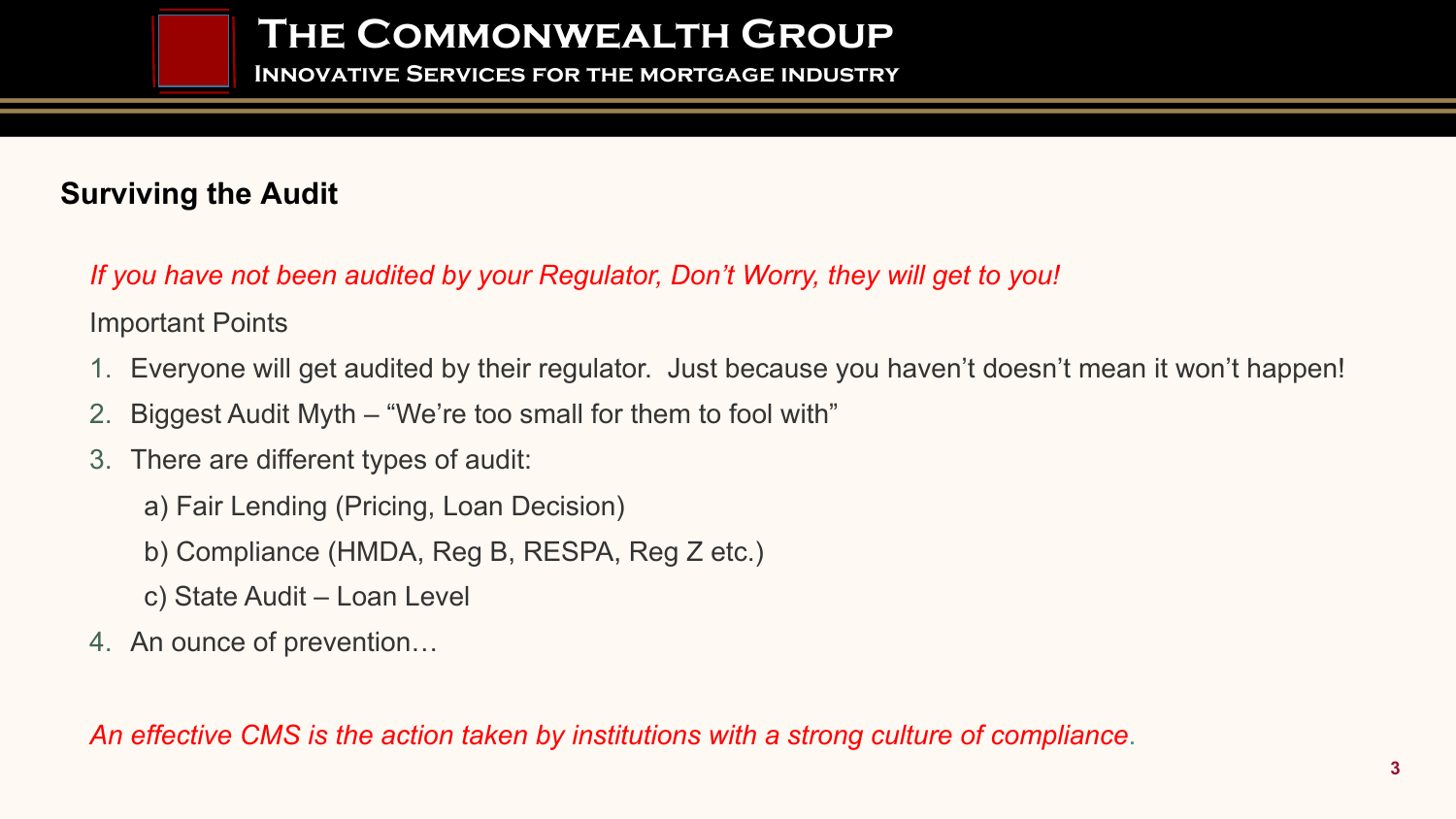**Innovative Services for the mortgage industry**

### **Compliance Management Systems – An Illustration**



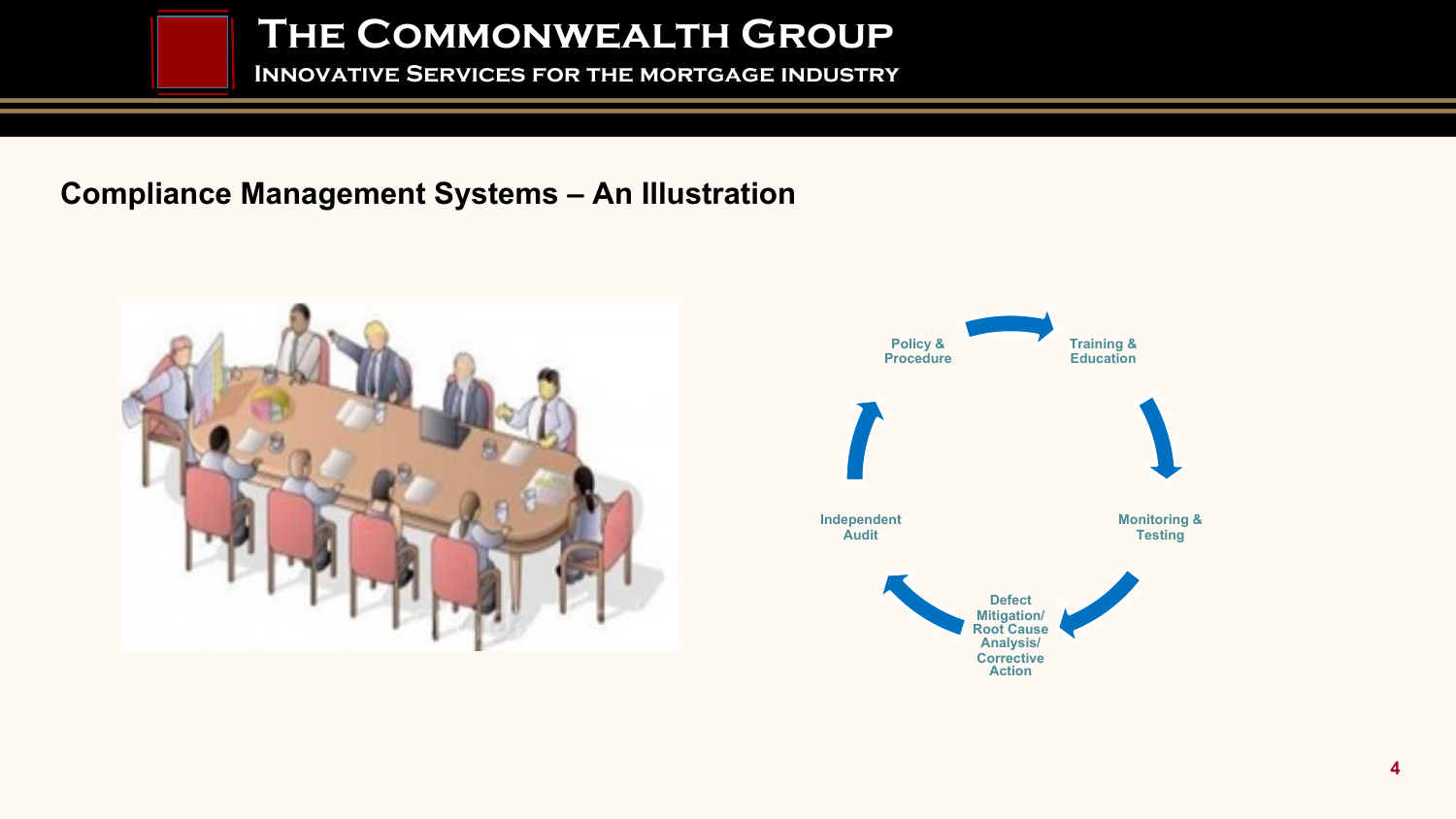**Innovative Services for the mortgage industry**

### **Nice Little Company You Have There, Would Be Terrible If Something Happened To It…**

- Rescission or Reformation of Contracts
- Refund of Moneys
- Return of Property
- Restitution
- Disgorgement of Profits
- Compensation of unjust enrichment
- Damages
- Public notification of violations (at violator's expense)
- Limits on activities and functions, including suspension or termination
- Civil Money penalties
	- Up to \$5,000 per day for a simple violation
	- Up to \$25,000 per day for a "reckless" violation
	- Up to \$1 million per day for a "knowing" violation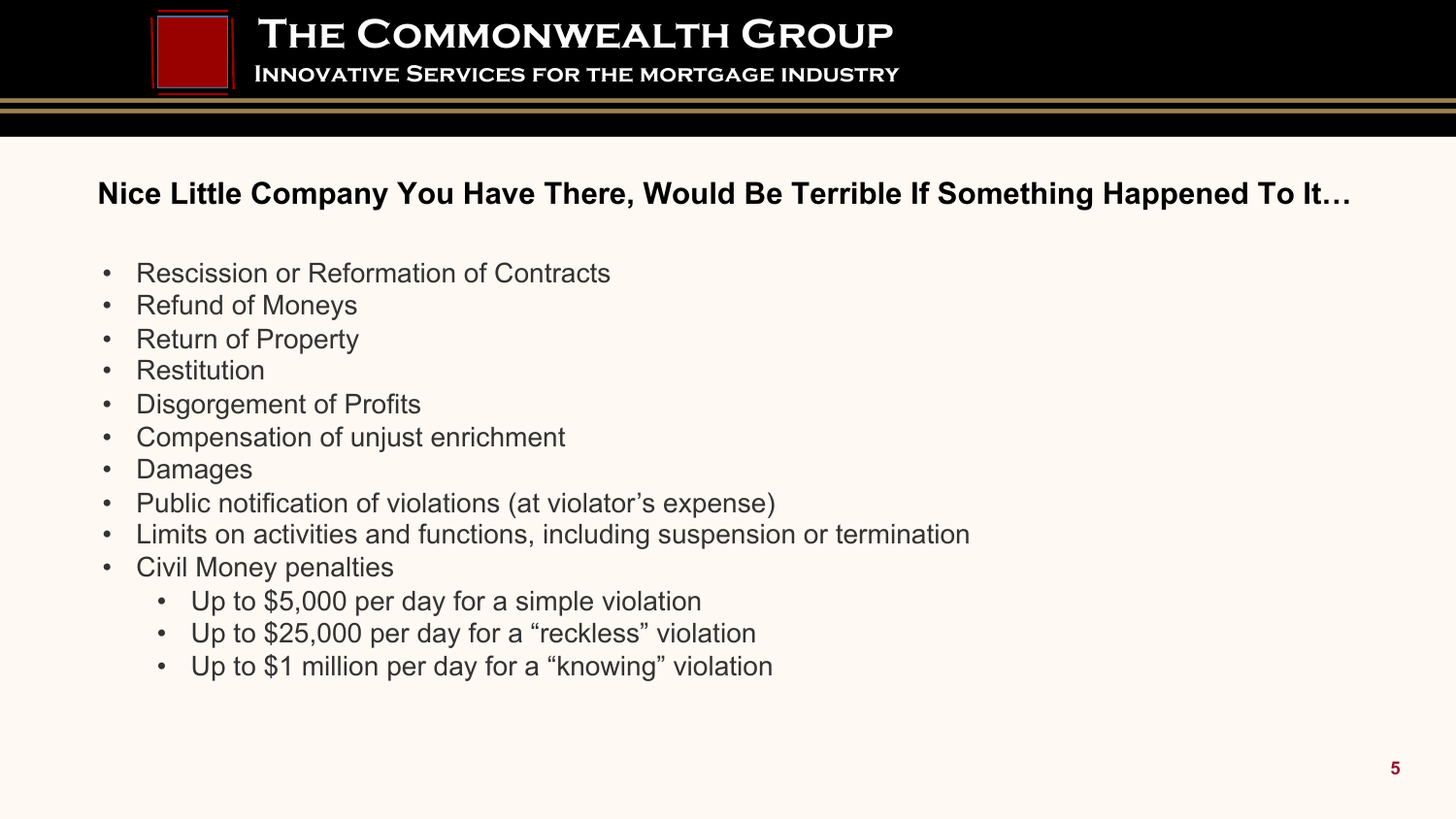**Innovative Services for the mortgage industry**

### **Board / Senior Management Oversight**

Leadership Must:

- Adopt a comprehensive CMS
- Designate appropriate management to carryout implementation of the CMS, including drafting of Policies and Procedures
- Appropriately authorize management to enforce, support and promote the CMS
- Approve and Reapprove Policies

*The Culture of Compliance Begins At the Top*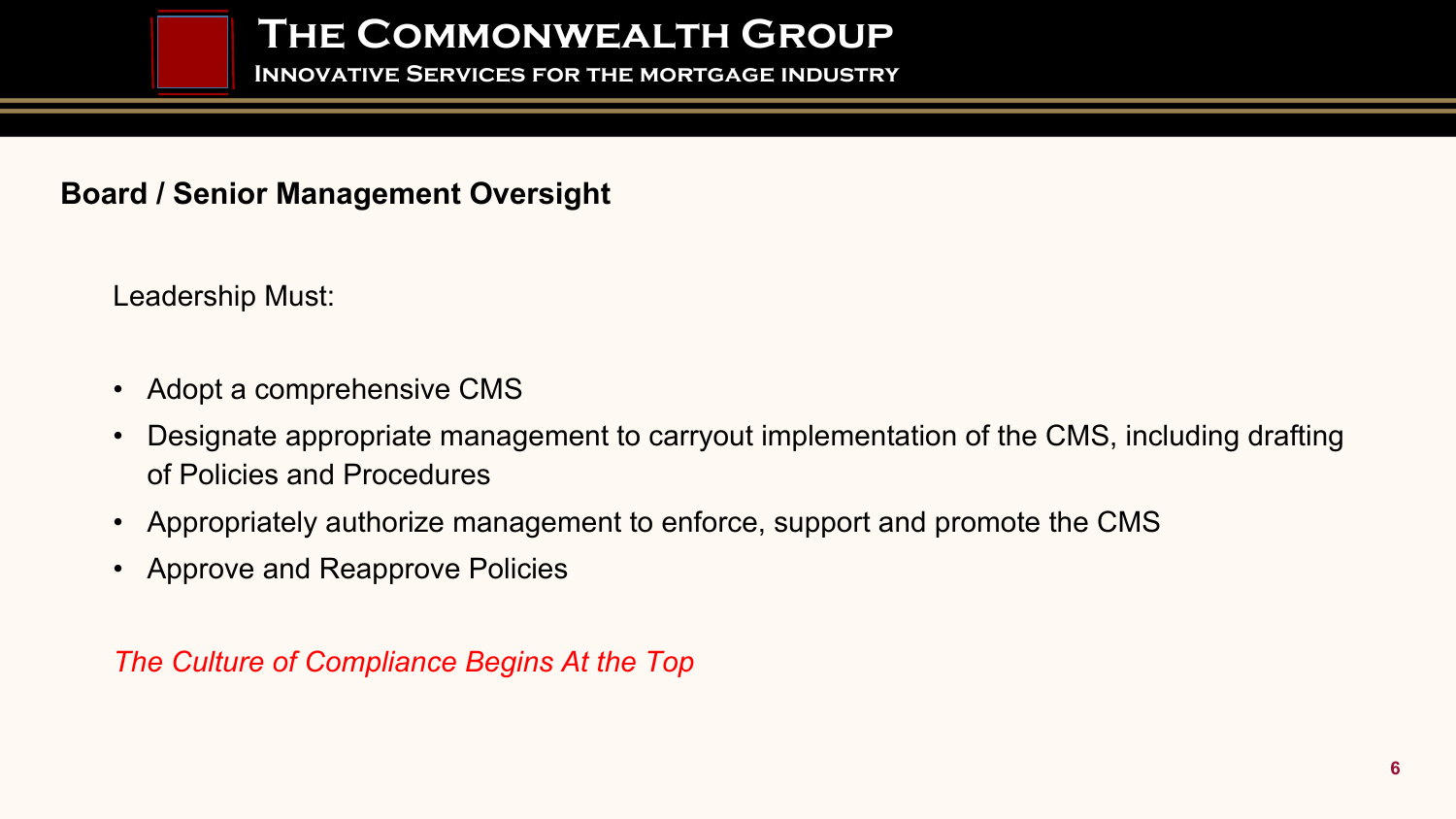**Innovative Services for the mortgage industry**

### **Policies and Procedures**

*"I know, that you know, that I know you know, what I'm talking about!"*

- Written Policies and Procedures are the way a lender documents what it does
- Sets the primary basis for how lenders will be examined Do they follow their own policies?
- One Policy for each applicable Regulation BCP/DR, BSA/AML, Complaints, Compliance Management, ECOA, Fair Lending, FCRA/FCTA, HMDA, Lending Policy, Privacy, RESPA, SAFE Act, TILA (Advertising, AIR, ATR/QM, HPML/High Cost, LO Comp, MDIA, TRID)

*The Only Thing Worse than Not Following a Policy Is Not Having One at All!*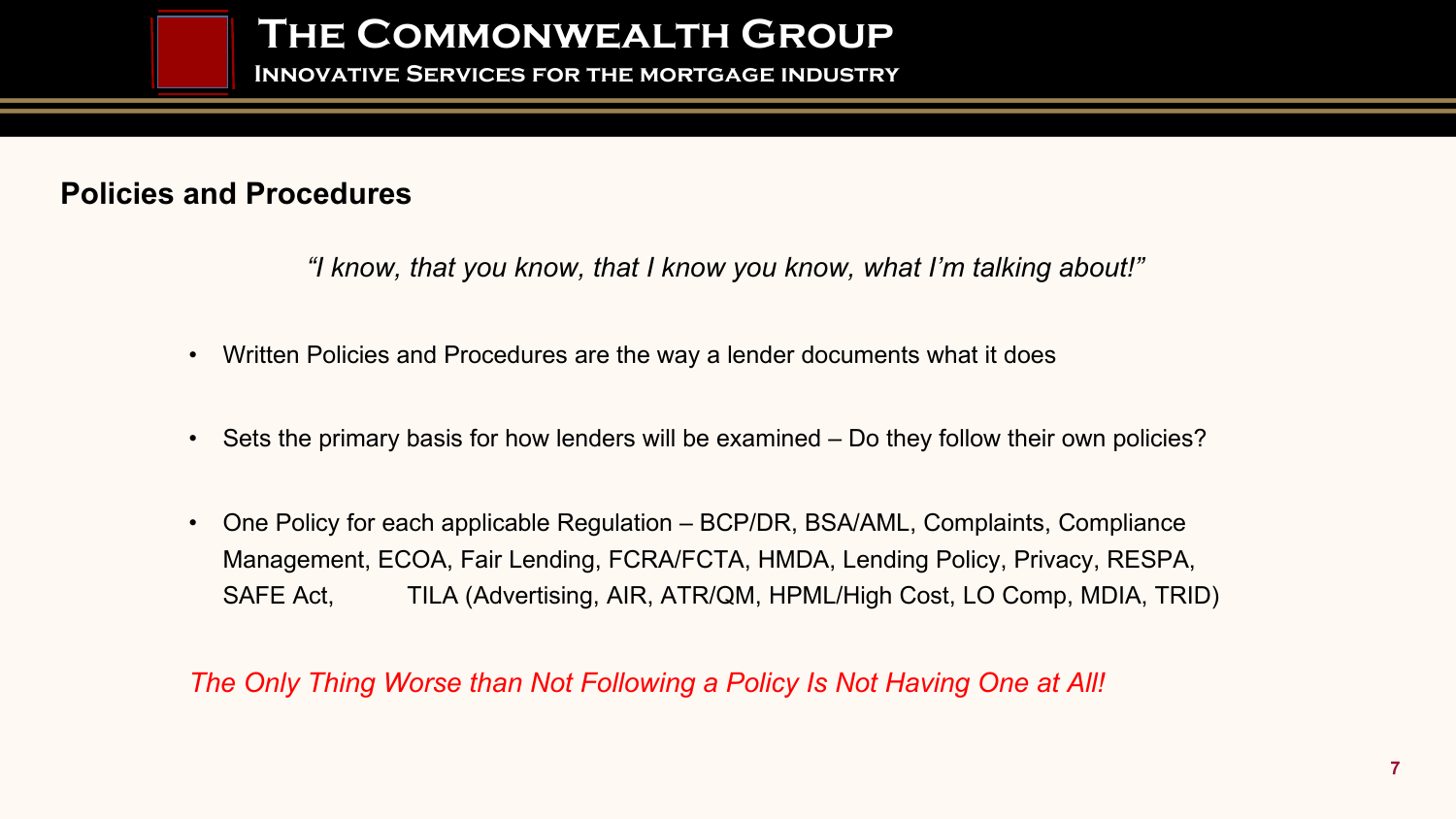**Innovative Services for the mortgage industry**

### **A Cautionary Tale…**

"This Quality Control Plan dated March 2, 2015 for [ *Insert name of company here ], [ Insert Complete Company Address with Zip ]* and approved by the Board of Directors…"

Actual Quote from Recently Reviewed QC Plan for a Regional Bank that was signed by the President of the Mortgage Department

Be Careful with Templates! Make sure that whatever is in your plan it accurately reflects what the company is doing. All documentation should be completely reviewed by management prior to acceptance as policy.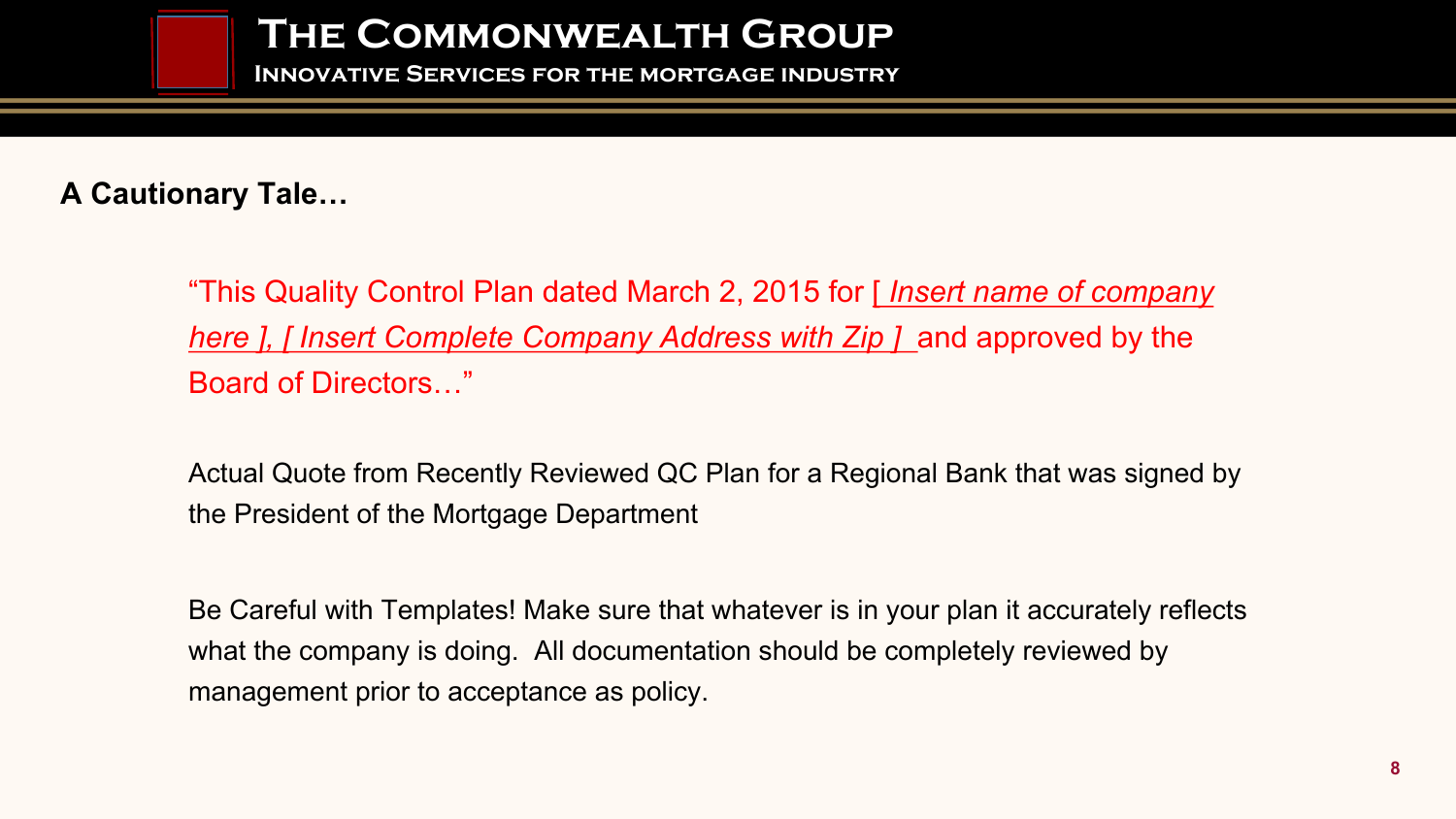**Innovative Services for the mortgage industry**

### **OK, So What's In A Policy Manual?**

- Company complies with all various regulations (RESPA, ECOA, etc.)
- Company Commitment to Fair Lending
- Vendor Management
- Underwriting Policies
- **Quality Control**
- Secondary Marketing
- **Servicing Policies**
- Social Media Policies
- IT Policies including Disaster Recovery
- Complaint Management Policies
- **Security Policies**
- Internal / Independent Audit Policies
- Any Other Relevant Policies

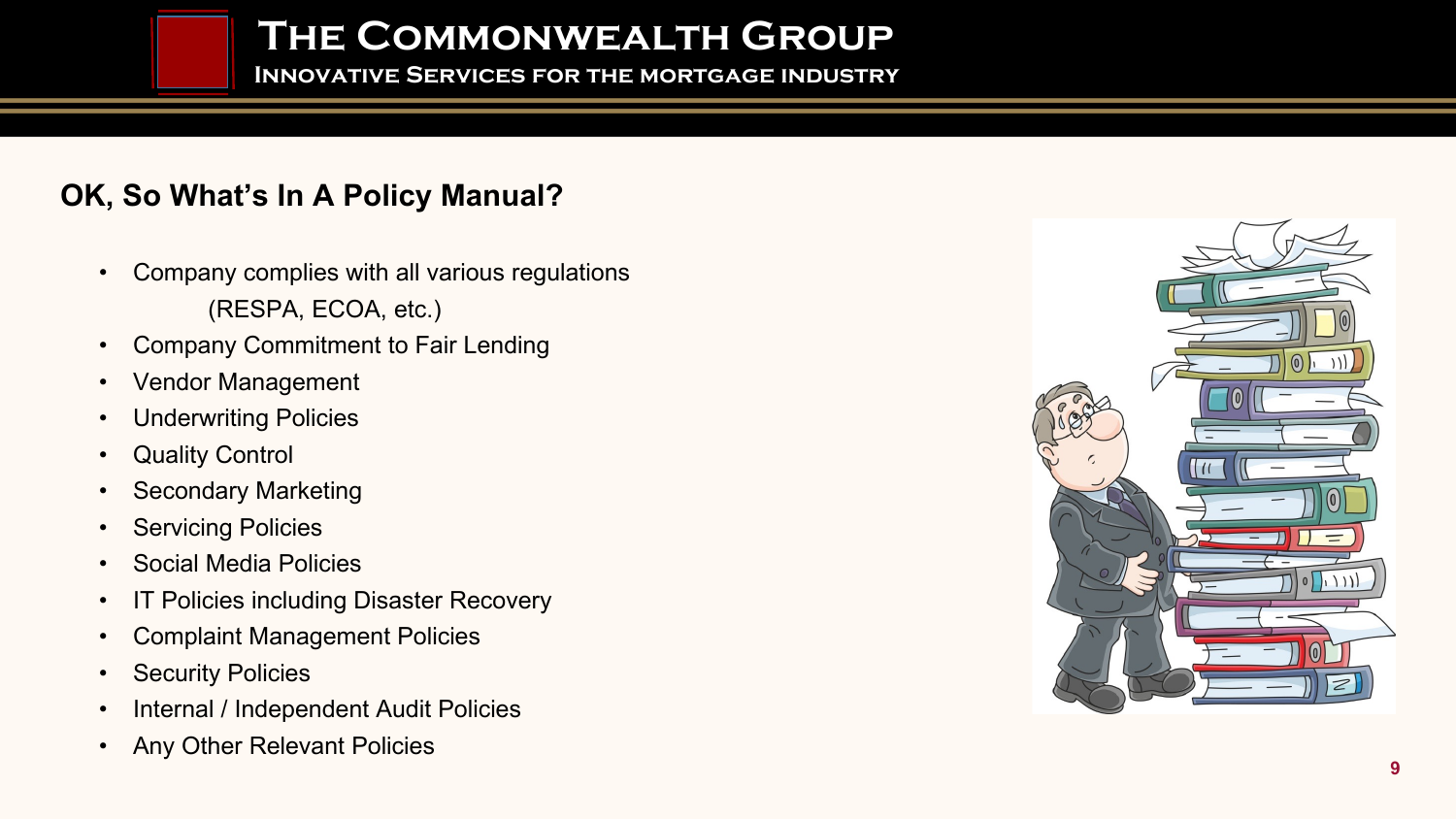**Innovative Services for the mortgage industry**

#### **Procedures**

If Policies are the What, Written Procedures are the How

- 1. A Good Procedures Manual Will Not Only Address How Work Is Done, But Will Also Specify Benchmarks for Good Procedures
- 2. Policies Must Be Reviewed and Implemented At Board Level, Procedures Are at the Department Manager Level
- 3. Like a Good Policy Manual, Procedures are a Team Effort Department Heads Should Be Involved in the Writing of Procedures. They Know Their Own Departments Best
- 4. The Procedures Manual Should Be Reviewed at Least Annually
- 5. As Procedures Change, the Manual Should be Updated to Reflect Those Changes
- 6. Interdepartmental Communication is Key!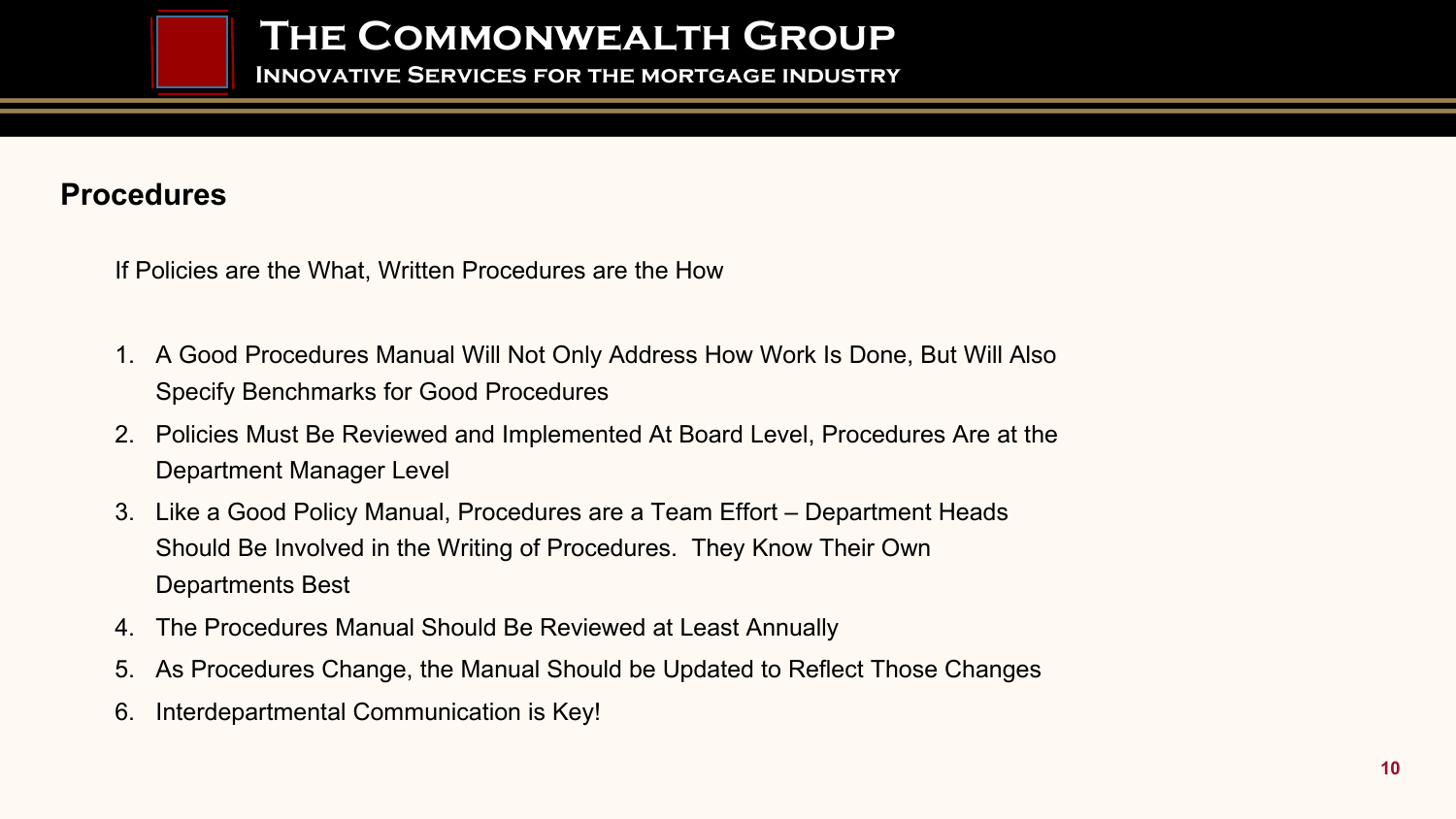**Innovative Services for the mortgage industry**

### **Independent (Internal) Audit**

Audit Exists to Ask One Question – Is It Working?

An Effective Audit Process Must Be a Part of Every CMS

- The Audit Area Is Senior Management's Best Friend
- Audit Must Be Independent of the Areas That They Audit
- Audit Results Should Be Reported Directly to Senior Management
- Senior Management Must Make It Clear That Audit Is Part of the Overall Team for the Company – The Audit Area is *NOT* an Adversary!

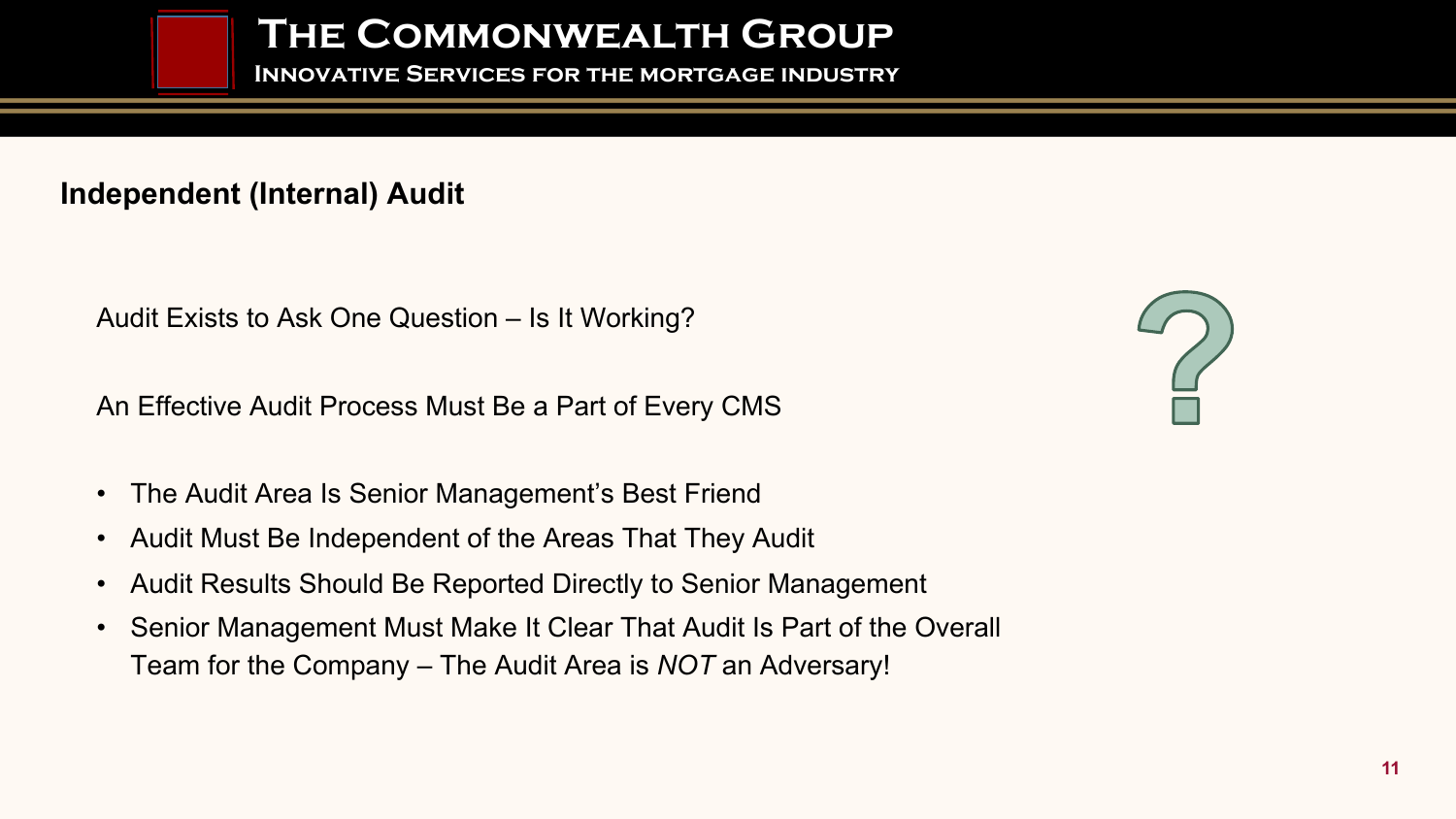**Innovative Services for the mortgage industry**

### **Lather, Rinse, Repeat…**

- a. A Proper Audit Tests if Procedures are Being Followed
- b. It Will Also Test if the Procedures Are Being Effective in Maintaining **Policy**
- c. If Both A & B are Effective, Document the Test
- d. If Either A or B is not Effective, the Audit Results Should Be Shared With Appropriate Department Heads and Senior Management
- e. The Department Head Must Provide a Response to Audit and Either Indicate Why the Results are Wrong, or Provide an Action Plan and Timeline for Correction
- f. If an Action Plan is Required, It Must Be Reviewed and Approved by Senior Management – *The Audit Department Does NOT Provide Action Plans nor Do They Indicate Acceptance of An Action Plan!*
- g. After the Action Plan is Approved and Implemented, Audit Goes Back to Step A



#### *If You Didn't Document It, It Didn't Really Happen!*